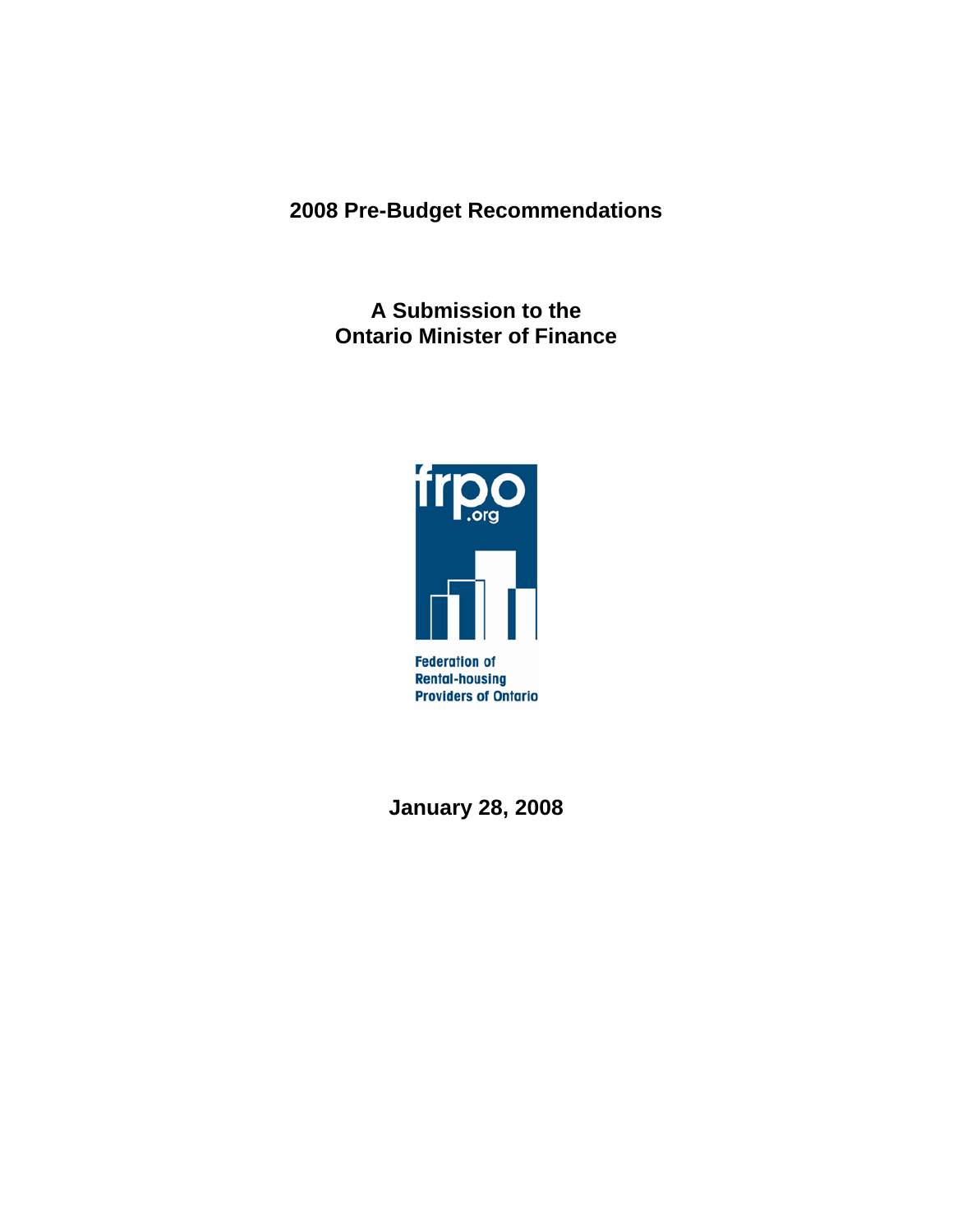## **FRPO 2008 Provincial Budget Submission**

### **Executive Summary**

The Federation of Rental-housing Providers of Ontario is the province's leading advocate for quality rental housing. Representing 800 owners, managers and investors, our members supply homes to over 250,000 households across Ontario.

Overly strict price-controls on private rents and over-taxation of tenants are the principal threats to a healthy rental housing market in Ontario. Housing affordability can also be improved by enhancing the design of the ROOF housing allowance program, while greater energy conservation potential in our sector can be achieved through new legislation that will facilitate the implementation of smart meters in rental housing buildings. For the 2008 Ontario budget, FRPO makes the following recommendations:

# **1) Restore the 2 percent base increase to the provincial rent guideline**

FRPO is calling on the province of Ontario to repeal the unfair and punitive 2008 guideline, and restore fairness to the treatment of rental housing providers in Ontario. Ontario's rental housing industry has already suffered through five years of declining rents, and the punitive 2008 guideline is indefensible. A fairer guideline such as the formula used in British Columbia would be a step in the right direction and prevent the loss of future provincial government tax revenues that result from tight rent control.

## **2) Reduce multi-residential property tax inequity**

Tenants have half the income of homeowners, yet pay two to four times the rate of property taxes of homeowners in Ontario. The provincial government can alleviate this problem by requiring all municipalities to reduce their multi-residential property tax rates so that they are equal to or less than residential tax rates.

## **3) Improve the design of the ROOF housing allowance program**

FRPO commends the government for introducing Ontario's first portable housing allowance. The way the program is designed, however, will not allow for the most effective use of the \$185 million in housing money that has been allocated to the program. Improvements should include: maintaining funding on a permanent basis rather than having a one-time application intake; raising the household asset limit; and, making funding sensitive to family size. We believe these changes will allow the ROOF program to provide effective assistance to as many households as possible.

#### **4) Eliminate barriers to rental housing smart sub-metering and allow tenants to improve conservation by taking control of their own electricity costs**

According to the Ministry of Energy, smart sub-meters are a key energy conservation tool, and the government has set a target for implementation in every home and business by 2010. Ontario's residential tenancies legislation, however, has created an unworkable framework for having smart sub-meters in place within the rental housing sector. Removing these barriers and facilitating implementation will help achieve the government's goal of reducing electricity consumption and its associated costs related to generating capacity and transmission.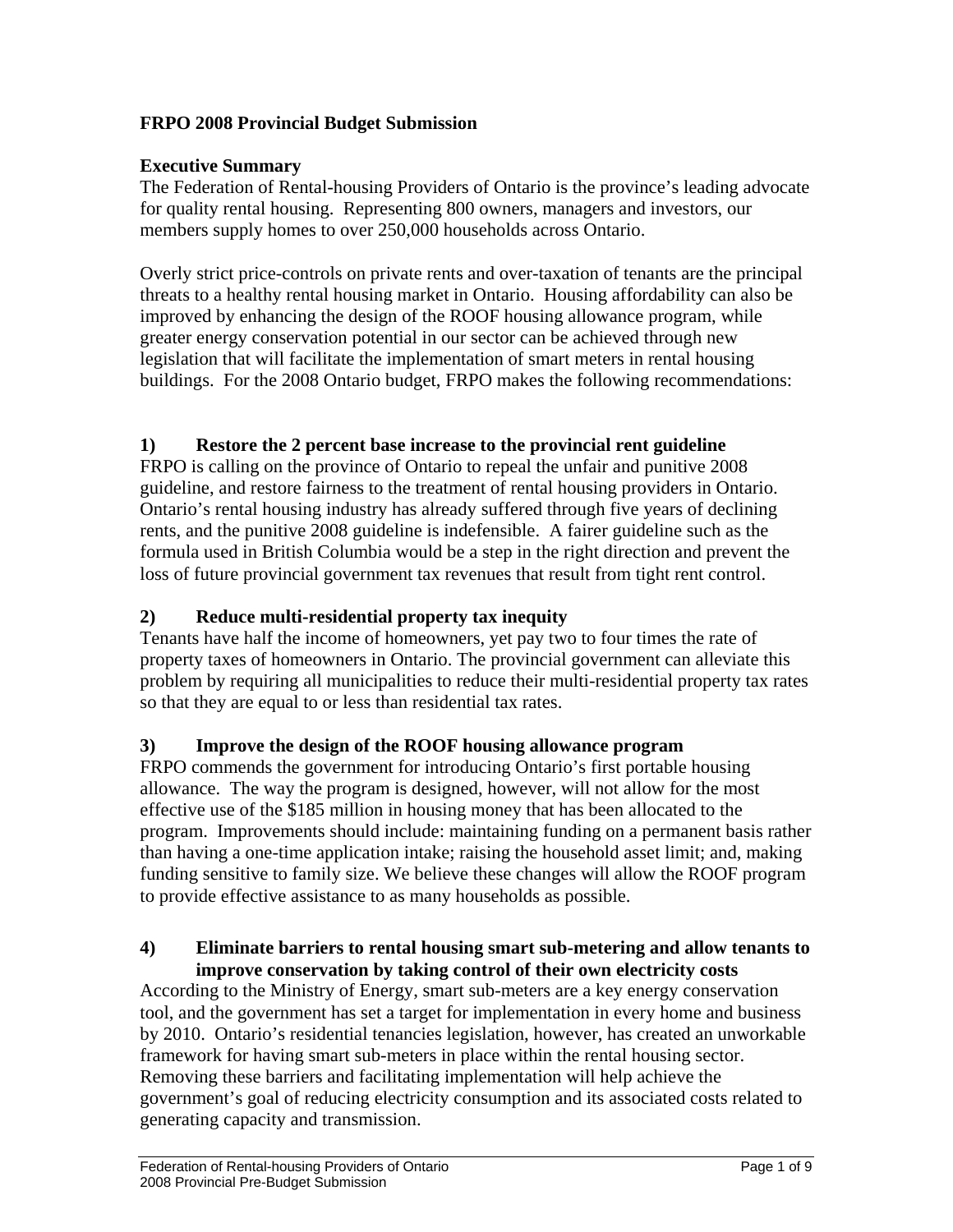Adopting and implementing these important policies can be accomplished at little additional direct cost to the provincial government. Most importantly, these policies must be implemented to foster a strong and balanced housing market for the over 1.3 million Ontario households who rent their accommodations.

# **Recommendation 1**

## **Restore the 2 percent base increase to the provincial rent guideline**

FRPO is calling on the province of Ontario to repeal the unfair and punitive 2008 guideline, and restore fairness to the treatment of rental housing providers in Ontario. The CPI-based guideline fails to enable rental housing providers to recover increasing costs related to energy, utility, property tax, wage and mortgage interest costs.

Ontario's rental housing industry has already suffered through five years of declining rents, and the punitive 2008 guideline is indefensible. A fairer guideline such as the formula used in British Columbia, would be a step in the right direction and prevent the loss of future provincial government tax revenues that result from tight rent control.

#### **2008 Rent Guideline the lowest in the history of peacetime rent control**

In the summer of 2007, the Ministry of Municipal and Housing announced the rent increase guideline for 2008 would be 1.4% - the lowest allowable rent increase in the history of rent control (see Chart 1). Few policy issues pose a greater threat to the health of Ontario's rental housing sector than this flawed method of rent regulation.





**Historical Rent Guideline (Ontario)**

In 2004, the Ontario government removed the 2% base from the guideline calculation. As a result, the rent increase guideline reduced the ability of landlords to recover true operating costs, which invariably includes additional administration, management and staffing costs. This resulted in the 2005 rent guideline being reduced to an inadequate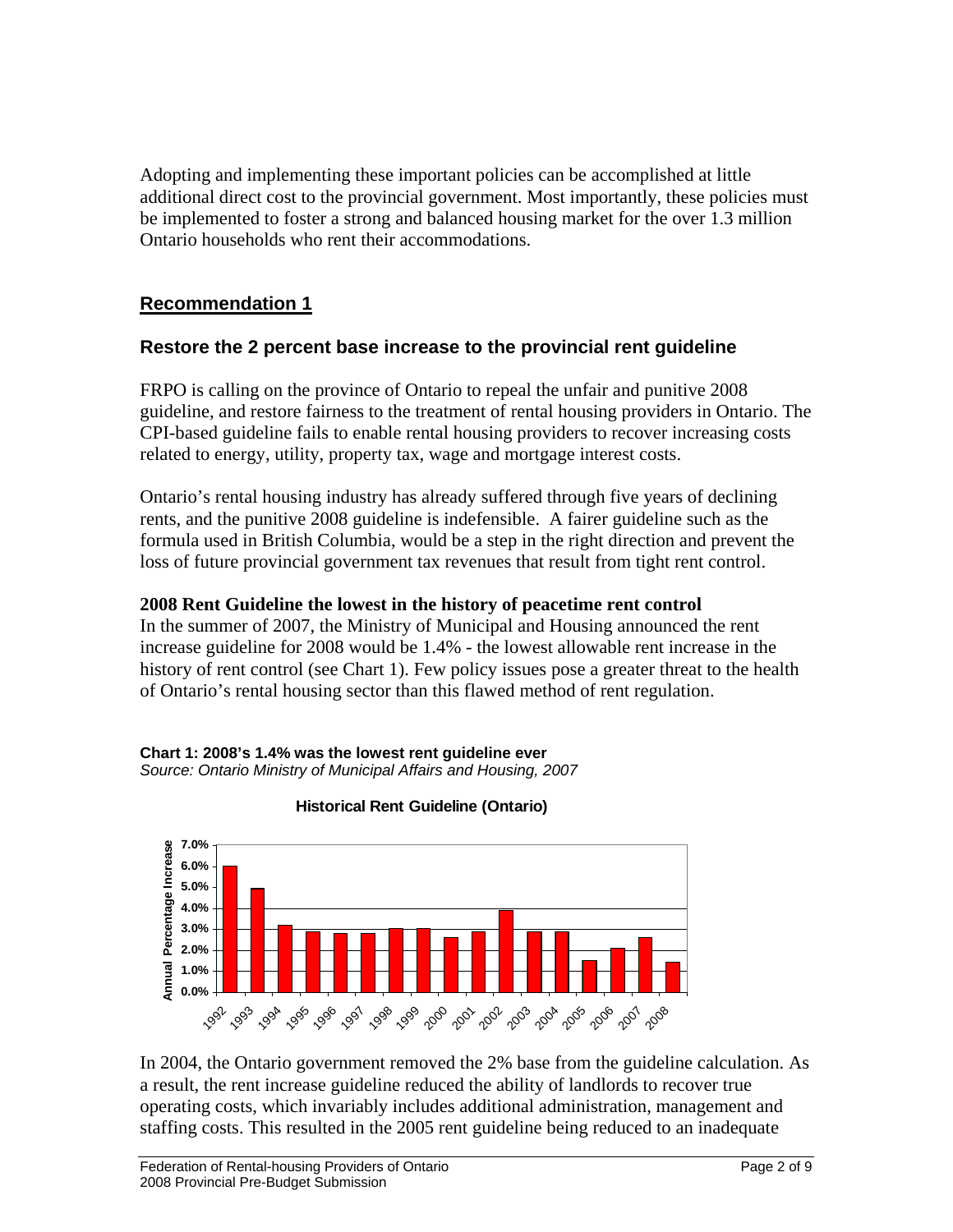1.5%, far below the 2005 Ontario CPI inflation increase of 2.2%. Since then, rents have failed to keep pace with industry costs.

### **Guideline Fails Miserably Against Relevant Price Benchmarks**

As shown below, the 2008 rent guideline falls far below the increase in costs landlords are facing in many key areas (see Chart 2). At 1.4%, it does not come close to keeping up with property tax increases  $(+3\%)$ , wages  $(+3.8\%)$ , mortgage costs  $(+6.7\%)$  and energy (+7.9%). In some cities such as Toronto, water rates are increasing over 10% per year. These costs, among others, are real and tangible expenses in the operation of rental housing in Ontario. Any rent guideline must allow for full recovery of these price increases.



**Chart 2: Ontario's rent guideline falls behind relevant price benchmarks**  *Source: Statistics Canada, Consumer Price Index, October 2007* 

*Source: Statistics Canada, Consumer Price Index, October 2007*

## **Rent Guideline is inappropriately based on consumer price index (CPI)**

Under recent changes, Ontario's guideline for rent increases is based on the CPI change. While this results in a more predictable and transparent rent guideline, it also means rents are now being restricted based on a basket of goods that have nothing to do with rental housing costs. The pie chart below (Chart 3) indicates the weighting of the 2007 CPI basket of goods.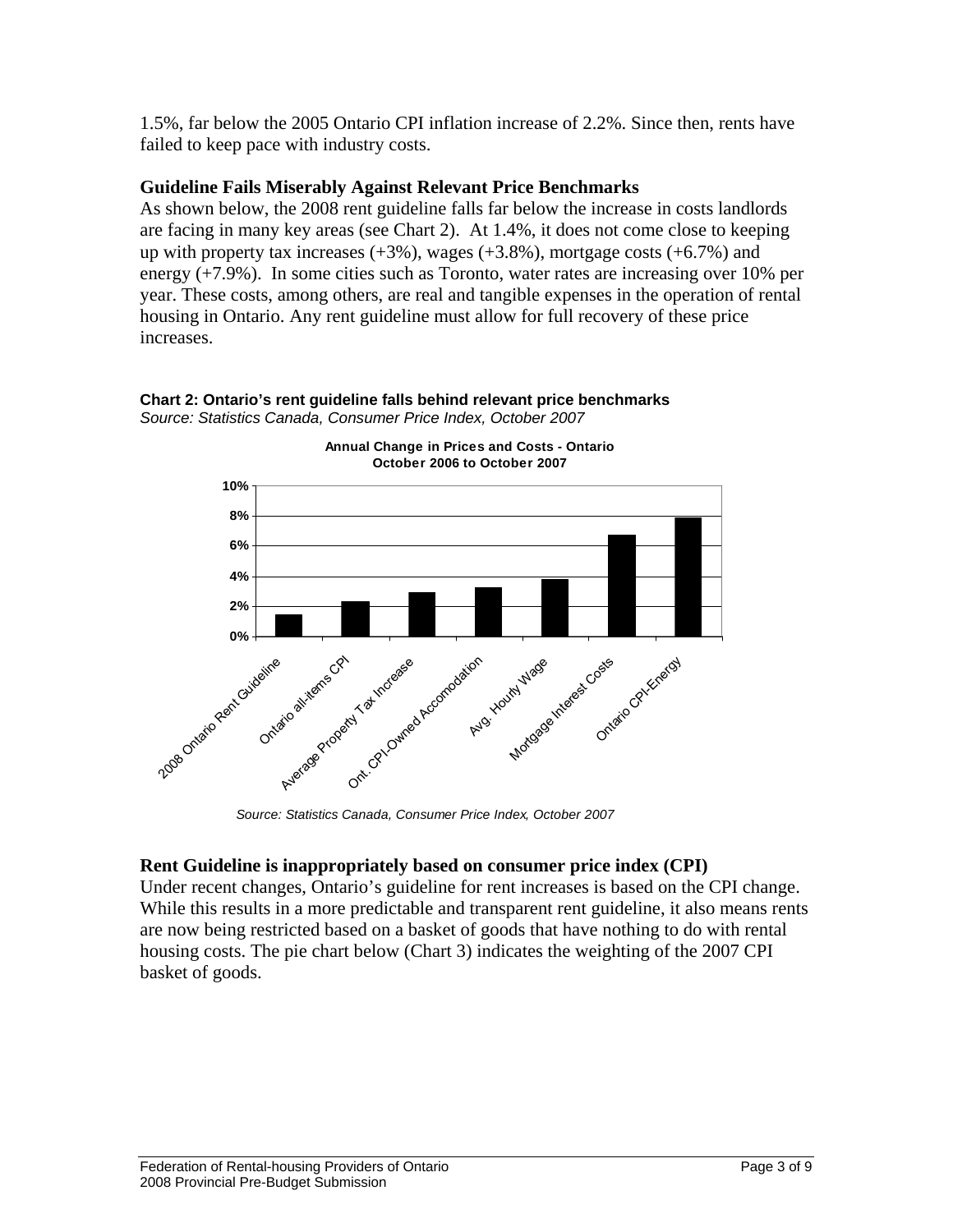## **Chart 3: CPI price weighting has little to do with rental housing costs**

*Source: Statistics Canada, Weighting of the Consumer Price Index*



**Consumer Price Index Basket of Goods Weighting (2007)**

Based on this weighting, rental housing costs are influenced by price changes in completely unrelated goods and services, for example fresh fruit, vegetables and footwear, which during 2007 dropped in price, thereby unduly weighing down the rent guideline. Unbelievably, even cigarettes constitute over a one percent weighting in Ontario's rent guideline calculations.

What the rent guideline should do is to allow for complete cost recovery of both industry costs and the professional expenses associated with running a well maintained building with high quality service. Does it make sense to base a rent guideline on the price of vegetables and shoes? Of course not, which is why the Ontario government has little choice now but to substantially revise its guideline formula.

Reinstating the pre-2004 formula (industry costs plus 2%) would be a good start. Removing the guideline altogether and allowing rents to be adjusted to market levels once per year would be a longer term solution to rent regulation.

#### **Actual Rent Data Proves the Guideline is Unnecessary**

One supposed justification for maintaining a strict rent guideline is the fear that landlords will jack up rents to very high levels and cause rental housing costs to skyrocket. If this was true, then landlords would be expected to, at the very least, raise rents to the maximum guideline rate. Rental market data compiled by the Canada Mortgage and Housing Corporation shows this not to be the case however. Landlords in Ontario, on average, consistently keep rent increases below the guideline maximum (see Chart 4).

Even with the availability of rent setting policies through vacancy decontrol and applications for above guideline rent increases, average Ontario rent increases are far below the allowable limit under the guideline. This brings into question the necessity of a rent guideline, and justifies a review of the guideline to allow for additional increases that some landlords may incur due to escalating industry costs (as shown again in Chart 2). Rent data confirms that increasing the rent guideline will not result in widespread excessive or unwarranted rent increases by landlords.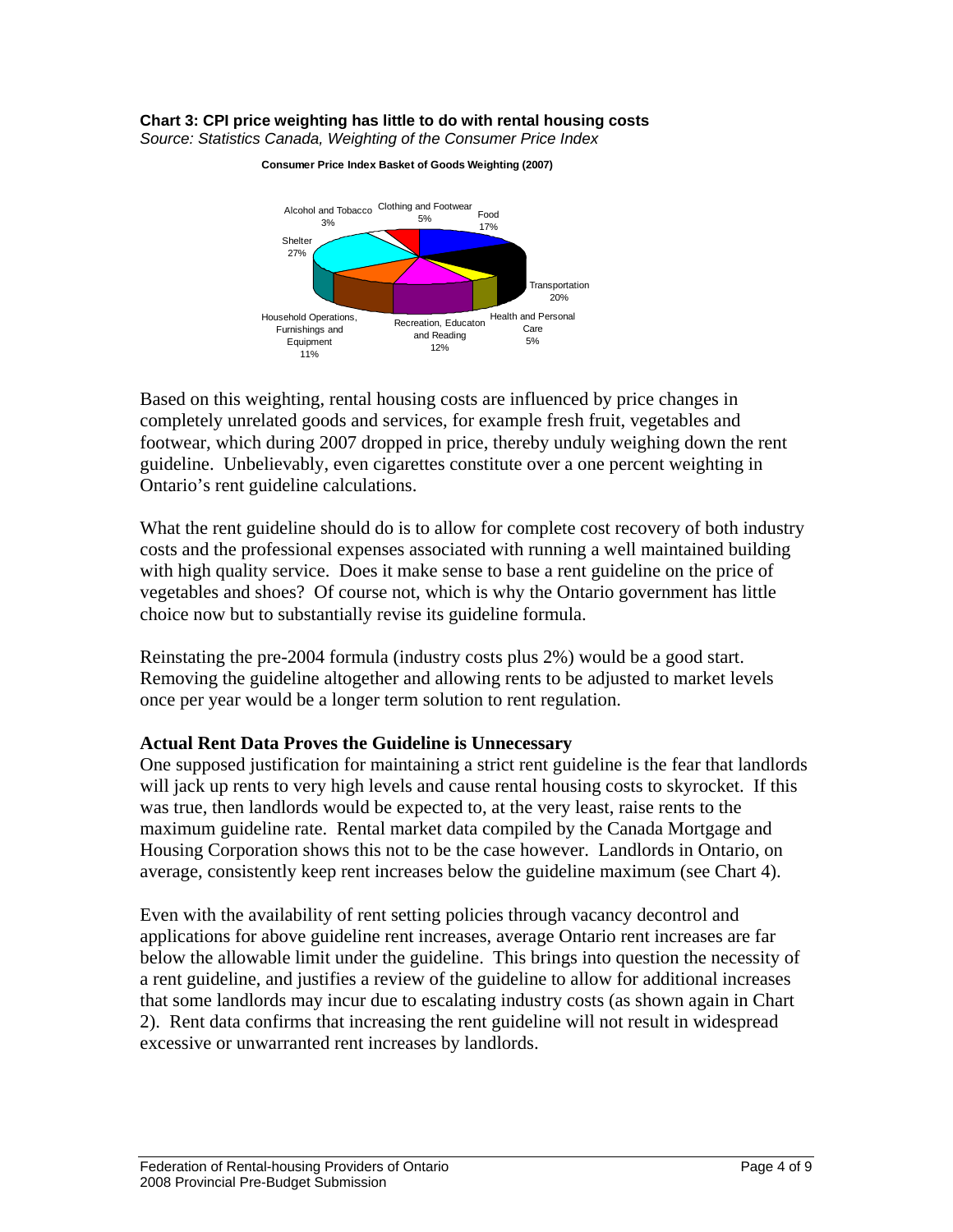



**Rent Guideline vs. Actual Average Rent Increases (Ontario)**

#### **Ontario has the Lowest Rent Guideline in Canada**

Across Canada, most provinces do not control residential rents. Rental markets are very competitive because there are many providers of rental housing, and it is relatively easy for new providers to enter the market. Usually governments do not attempt to fix prices in competitive markets – Ontario is an oddity in this regard. Provinces with free rental markets are Alberta, Saskatchewan, New Brunswick, Nova Scotia, Prince Edward Island and Newfoundland.

Of the English speaking provinces that do restrict rents, Manitoba and BC allow greater rent increases for major repairs than Ontario. The rules seek to allow landlords to recover the cost of the major repairs, together with interest on the investment, over the expected useful life of the repairs.

| <b>2008 Guideline or Rent Control Status</b> |                                |  |
|----------------------------------------------|--------------------------------|--|
| Newfoundland                                 | No rent control                |  |
| Nova Scotia                                  | No rent control                |  |
| Prince Edward Island                         | No rent control                |  |
| New Brunswick                                | No rent control                |  |
| Quebec                                       | Not set as of date of writing* |  |
| Ontario                                      | 1.4%                           |  |
| Manitoba                                     | 2.0%                           |  |
| Saskatchewan                                 | No rent control                |  |
| Alberta                                      | No rent control                |  |
| <b>British Columbia</b>                      | 3.7%                           |  |

*Source: Canada Housing Observer 2007, Housing Market Indicators. Rent Guideline Data: Ministry of Municipal Affairs and Housing*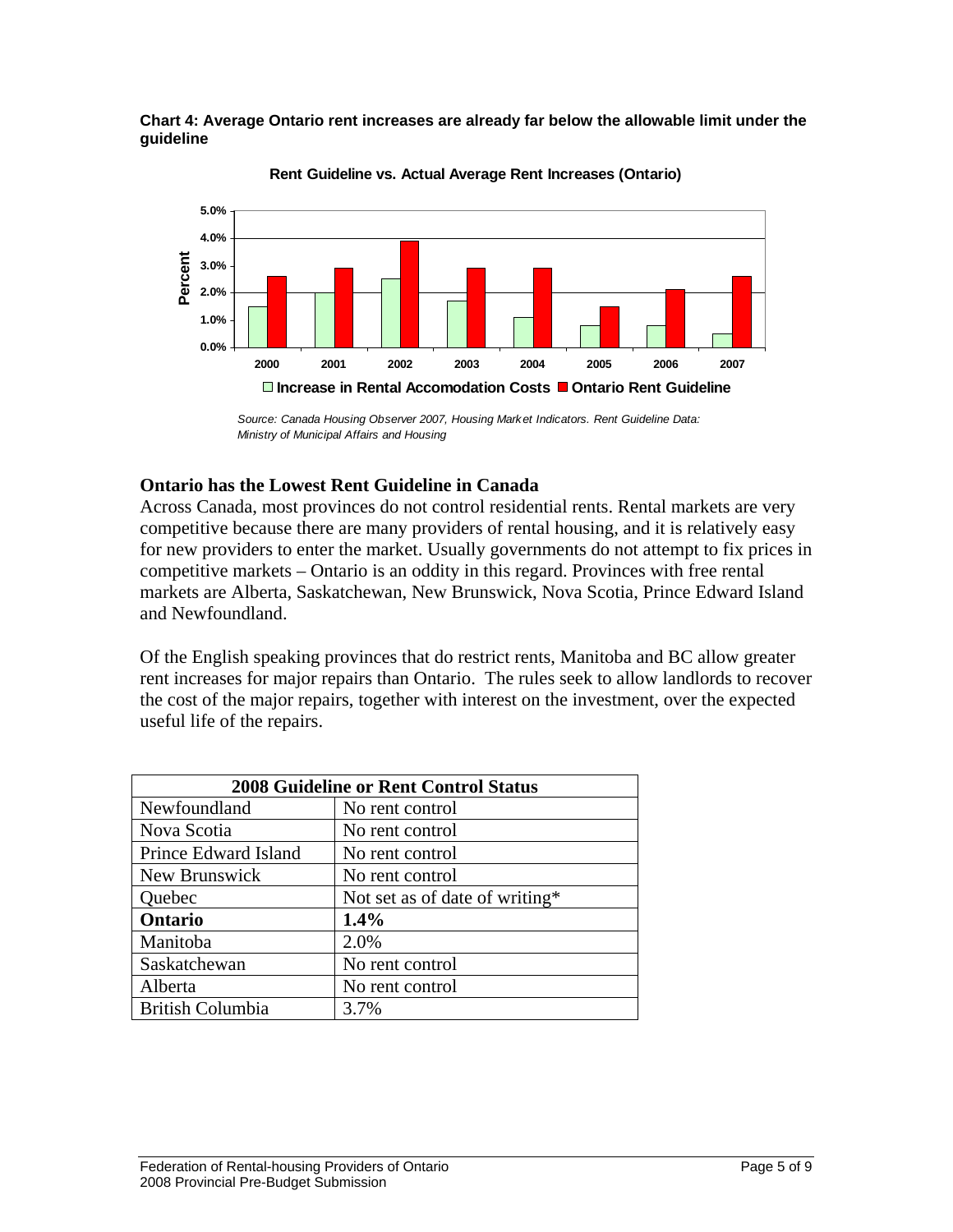## **Recommendation 2**

### **Require municipalities to phase-in 1:1 multi-residential to residential property tax ratio.**

There is no justification for tenants to pay higher taxes than homeowners, yet in some Ontario municipalities the multi-residential property tax rate is almost four times as high as the residential tax rate. In Toronto, for example, the municipality with the largest population of renters, the typical tenant household pays over \$100 per month more in rent than they would if they were taxed at the homeowner rate. Toronto City Council, while claiming publicly to



champion tenant rights, approved 2007 multi-residential tax rates that were 3.6 times higher than homeowner tax rates (see Chart 2).

The average tenant household income is half that of the average homeowner household income (see Chart 1). Although housing affordability is improving, there are still many households in Ontario who have affordability problems. They have these problems because the lowest income people in our society in many cases pay property tax rates from two to four times the tax rates paid by higher income homeowners. This gross inequity is indefensible.



**Chart 2:** 

We can think of few other things that are as harmful to the Ontario economy as imposing the highest tax rates on those with the lowest incomes. Inequitable multi-residential tax rates:

- Discourage the construction of new rental housing
- Create inconsistent tax burdens across different jurisdictions
- Contribute heavily to Ontario having the highest property tax burden of any OECD country - 3.7% of GDP (2004).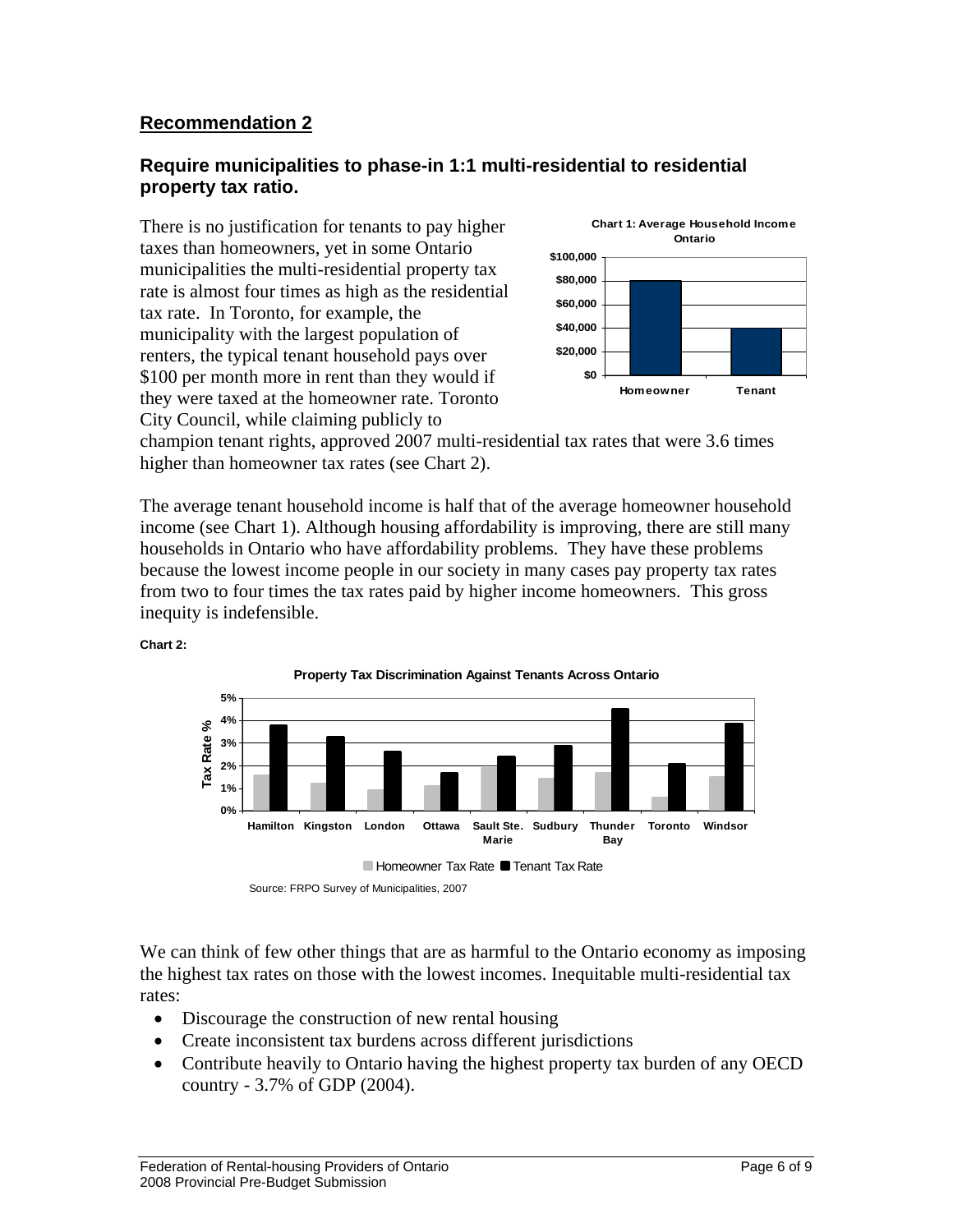In many Ontario cities, tenants discriminated against by revenue-hungry municipal councils. Ottawa charges tenants a 55% tax premium compared to homeowners (see Chart 2), while Kingston, Thunder Bay and Hamilton tax multi-residential properties two-and-a-half times - or more - the homeowner rate. Existing measures such as levy restrictions and municipal programs to lower tax ratios have proven to be, at best, meager efforts at treating tenants fairly. The inability of municipalities to deliver taxation equity to renters necessitates provincial government intervention.

*FRPO recommends the Ontario government require all municipalities to reduce their multi-residential property tax rates so that they are equal or less than residential tax rates.* 

# **Recommendation 3**

## **Improve the design of the ROOF housing allowance program**

FRPO commends the government for introducing Ontario's first portable housing allowance. The way the program is designed, however, will not allow for the most effective use of the \$185 million in housing money that has been allocated to the program. Our biggest concern remains that the that 27,000 family households that should be eligible for the program may be excluded from receiving assistance due to the onetime application deadline and an unreasonably low asset limit.

### **Asset Limits**

FRPO would encourage higher asset limits for participating households. Low income households, including those on social assistance or receiving other housing supports, should be encouraged to build up assets. Low asset limits can be a significant barrier to low-income households making that leap into employment and off of government subsidies.

More recent programs are moving away from asset limits. For example, the new child benefit and federal child benefits, as well as GST tax credit are only income-tested, not asset-tested. EI has no liquid asset constraint either.

For these reasons, we would encourage the Ministry to allow for higher asset limits. A liquid asset limit of \$20,000 (double the current \$10,000 limit) would not be unreasonable.

### **One-Time Intake**

FRPO believes that a five year program with a one-time intake is a mistake. Rather than address concerns about horizontal equity, a one-time window will result in a number of households who need help being excluded from the program. We also believe it will lead to significant negative reactions from those who missed the November 15, 2007 deadline.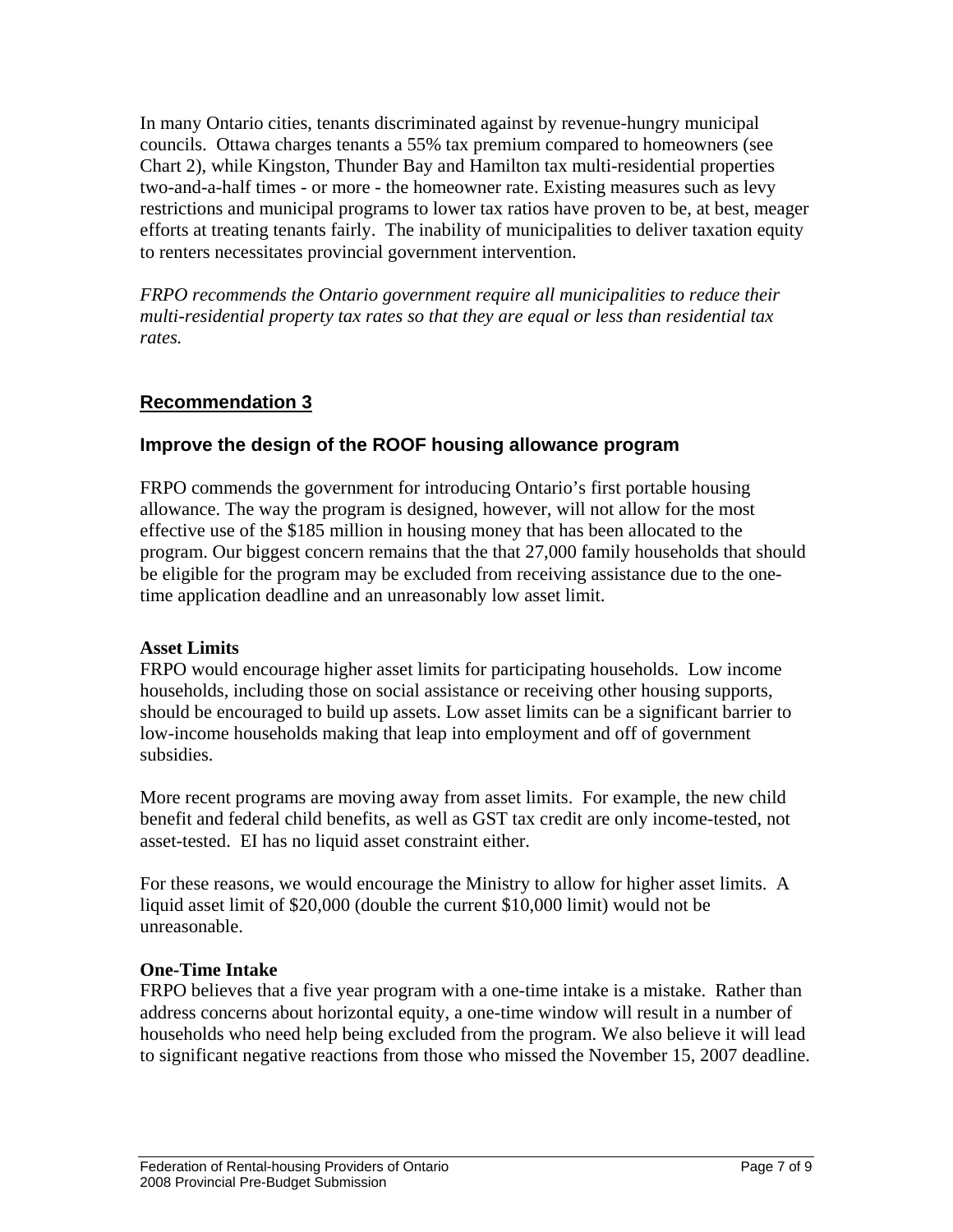FRPO expects that perhaps this design element has been included to keep the costs of the program within funding limits. However, we do not think that this design is necessary to keep program costs within the available funding envelope.

Based on the information in the consultation and the 2007 Ontario Budget, FRPO has done the following rough analysis of available funding.

## **ROOF Funding Assumptions**

| <b>Funding Available</b>     | \$185,000,000 |
|------------------------------|---------------|
| <b>Target Population</b>     | 27,350        |
| Available Funding per hh     | \$6,764       |
| Available Funding per hh per |               |
| year                         | \$1,353       |
| Monthly amount per hh        | \$113         |

A couple of assumptions appear to have been made which are highly improbable.

The first assumption that appears to have been made is that there will be 100% participation in the program. First of all, the asset assumption currently being made (see above) will most certainly exclude a number of households, preventing the possibility of 100% take-up. Secondly, experience in other jurisdictions shows that participation rates can be very low for these programs. Programs which are not targeted at social assistance households, as this one, have participation rates of 50% in other Canadian jurisdictions. A more reasonable assumption of 70% would be a conservative planning assumption.

Finally, the assumption has been made that all households remain in the program for five years. This is unlikely, as household circumstances change. So a number of households will drop off.

Taking all the above together, there is definitely room within available funding to make that funding available on a permanent basis, rather than through a one time window. Keeping the window open would make the program much more successful and well received, and help many households who need assistance over the next few years.

FRPO believes that with the current program design, the province is running a serious risk of not using a large portion of the available funding for the program, which would be unfortunate, because it means fewer households will receive assistance.

### **Subsidy should be sensitive to family size**

Delivering a modest subsidy through the ROOF program will allow it to help an entire category of households in an equitable fashion, rather than having to ration available help. To improve fairness, the subsidy amount should vary by family size. For example, the amount of the subsidy could be lowered slightly for two person households, then gradually increases for each person increment.